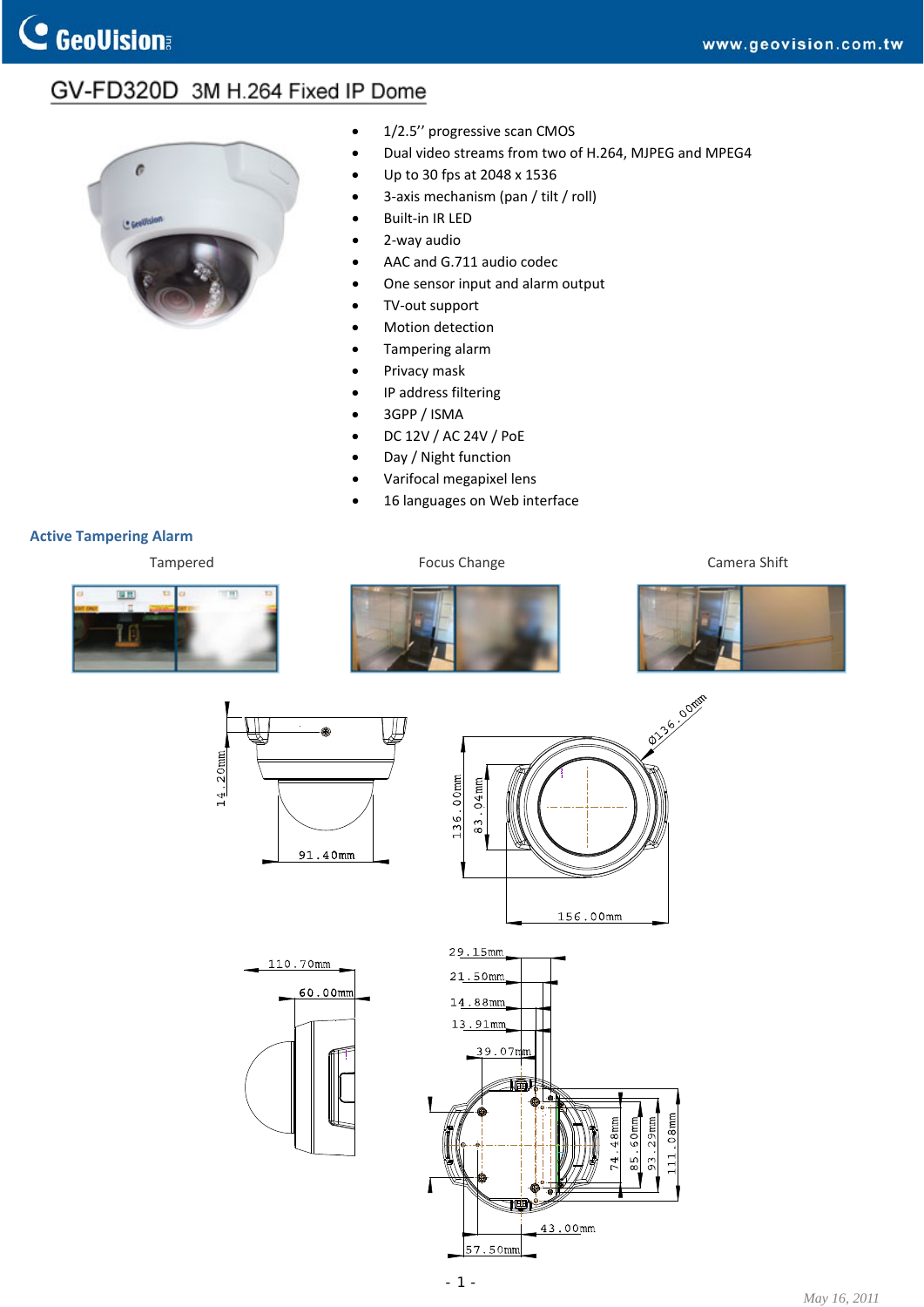## **C** GeoVision

| <b>SPECIFICATIONS</b>    |               |                                                                                                                                                        |
|--------------------------|---------------|--------------------------------------------------------------------------------------------------------------------------------------------------------|
| Camera                   |               |                                                                                                                                                        |
| Image Sensor             |               | 1/2.5" progressive scan CMOS                                                                                                                           |
| <b>Picture Elements</b>  |               | 2048 (H) x 1536 (V)                                                                                                                                    |
| Minimum Illumination     | Color         | 1 Lux (1/30 sec), 0.5 Lux (1/5 sec)                                                                                                                    |
|                          | B/W<br>IR ON  | 0 Lux                                                                                                                                                  |
| Shutter Speed            |               | Automatic, Manual $(1/5 \approx 1/8000 \text{ sec})$                                                                                                   |
| <b>White Balance</b>     |               | Automatic, Manual (2800K ~ 8500K)                                                                                                                      |
| Lens                     |               |                                                                                                                                                        |
| Megapixel                |               | Yes                                                                                                                                                    |
| Day / Night support      |               | Yes                                                                                                                                                    |
| Max Aperture             |               | $F/1.3 \pm 5%$                                                                                                                                         |
| Focal Length             |               | $2.7 \sim 9$ mm                                                                                                                                        |
| Image Format             |               | $1/3$ "                                                                                                                                                |
|                          | Diagonal      | $101^{\circ}$ (W) $\sim$ 32 $^{\circ}$ (T) $\pm$ 5 $^{\circ}$                                                                                          |
| Field of view            | Horizontal    | $88^{\circ}$ (W) $^{\sim}$ 27.9 $^{\circ}$ (T) $\pm$ 5 $^{\circ}$                                                                                      |
|                          | Vertical      | 49.7° (W) $\sim$ 15.7° (T) $\pm$ 5°                                                                                                                    |
|                          | Focus         | Manual (w / lock)                                                                                                                                      |
| Operation                | Zoom          | Manual (w / lock)                                                                                                                                      |
|                          | Iris          | DC                                                                                                                                                     |
| IR LED Quantity          |               | 15 IR LEDs                                                                                                                                             |
| IR Distance              |               | 15 m / 50 ft (Max.)                                                                                                                                    |
| <b>Operation</b>         |               |                                                                                                                                                        |
| Video Codec              |               | H.264, MPEG4, MJPEG                                                                                                                                    |
| <b>Video Streaming</b>   |               | Dual Streams from two of H.264, MPEG4 and MJPEG                                                                                                        |
| Frame Rate               |               | 30 fps at 2048 x 1536<br>* The frame rate and the performance may vary depending on the number of connections and data<br>bitrates (different scenes). |
| <b>Image Setting</b>     |               | Brightness, Contrast, Sharpness, Gamma, White Balance, Flicker-less, Image Orientation, Backlight<br>Compensation, D/N Sensitivity                     |
| <b>Audio Codec</b>       |               | G.711, AAC (16kHz / 16 bit)<br>* AAC is only supported by GV-System V8.5 or later.                                                                     |
| Sensor Input             |               | 1 Input (Dry Contact)                                                                                                                                  |
| Alarm Output             |               | 1 Output                                                                                                                                               |
| <b>Video Resolution</b>  |               |                                                                                                                                                        |
| Main Stream              | 4:3           | 2048 x 1536, 1600 x 1200, 1280 x 960, 640 x 480, 320 x 240                                                                                             |
|                          | 16:9          | 1920 x 1080, 1280 x 720, 640 x 360, 448 x 252                                                                                                          |
|                          | 5:4           | 1280 x 1024, 640 x 512, 320 x 256                                                                                                                      |
| Sub Stream               | 4:3           | 640 x 480, 320 x 240                                                                                                                                   |
|                          | 16:9          | 640 x 360, 448 x 252                                                                                                                                   |
|                          | 5:4           | 640 x 512, 320 x 256                                                                                                                                   |
| <b>Network</b>           |               |                                                                                                                                                        |
| Interface                |               | 10/100 Ethernet                                                                                                                                        |
| <b>Ethernet Protocol</b> |               | HTTP, HTTPS, TCP, UDP, SMTP, FTP, DHCP, NTP, UPnP, DynDNS, 3GPP/ISMA, RTSP, PSIA, SNMP,<br>QoS(DSCP)                                                   |
| <b>Mechanical</b>        |               |                                                                                                                                                        |
| Lens Mounting            |               | $\phi$ 14 mm                                                                                                                                           |
| <b>Rotation Axis</b>     |               | 3-axis (pan / tilt / roll)                                                                                                                             |
| Connectors               | Power         | 2-pin terminal block                                                                                                                                   |
|                          | Ethernet      | Ethernet (10/100 Base-T), RJ-45                                                                                                                        |
|                          | Audio         | 1 In (microphone phone jack, 3.5 mm / 0.14 in)<br>1 Out (Stereo pohone jack, 3.5 mm / 0.14 in)                                                         |
|                          | Digital I/O   | 3-pin terminal block, pitch 2.5 mm / 0.1 in                                                                                                            |
|                          | Auto Iris     | DC drive                                                                                                                                               |
|                          | Local Storage | Micro SD/SDHC memory card slot                                                                                                                         |
|                          | TV-Out        | Yes                                                                                                                                                    |
| Power Consumption        |               | 12 W (max. 1A at 12V DC)                                                                                                                               |
| Regulatory               |               | CE, FCC, C-Tick, RoHS compliant                                                                                                                        |
| Dimensions (L X W X H)   |               | ø 155 x 110 mm / 6.1 x 4.33 in                                                                                                                         |

Weight 580 g / 1.28 lb